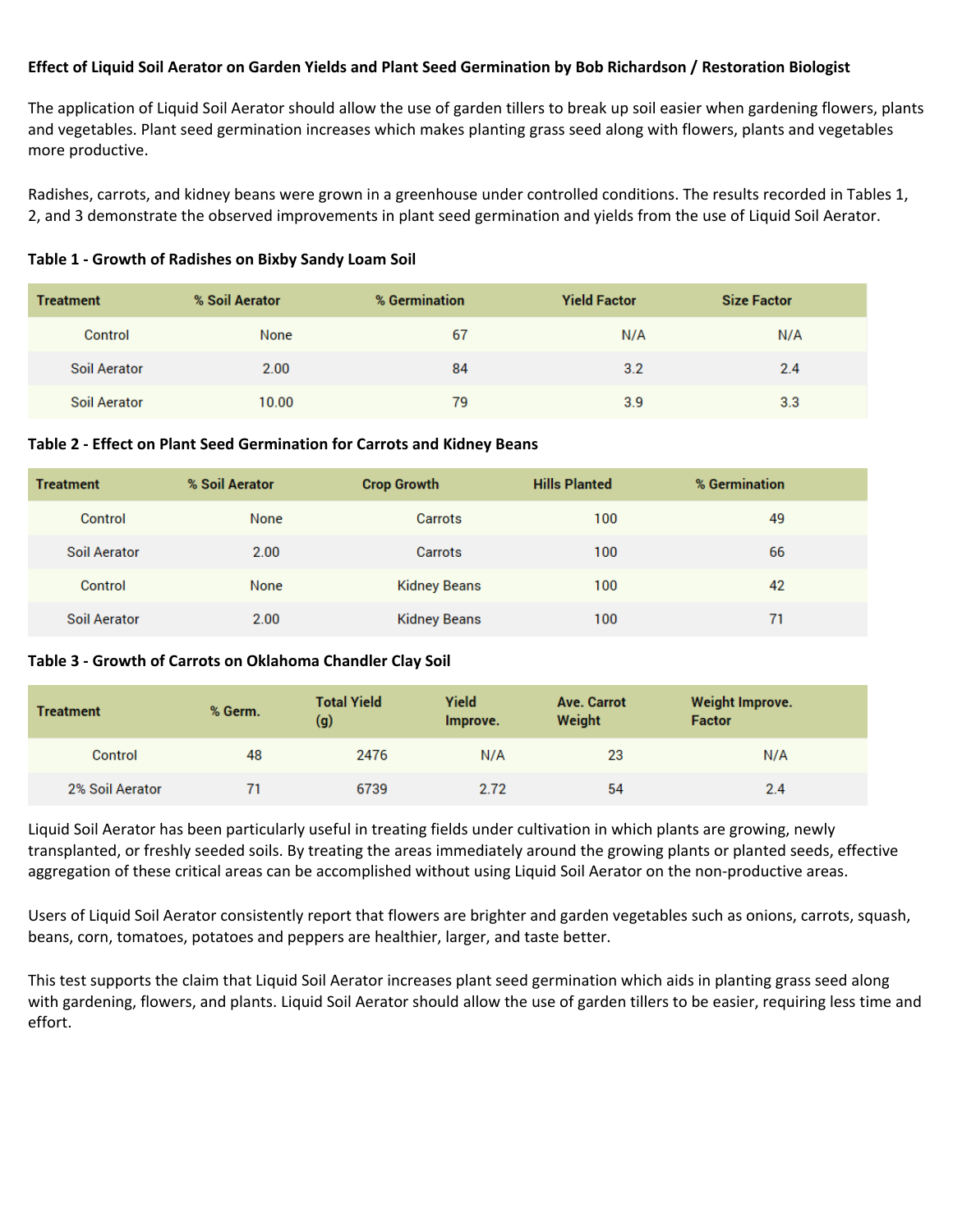# **The Effects of Liquid Soil Aerator on Oklahoma Red Clay Soil**

## At Belmar Golf Club, Norman, Oklahoma

The following data is the result of a field test performed in 2005 at Belmar Golf Club in Norman, Oklahoma to determine the effect that Liquid Soil Aerator has on the heavy red clay found on the golf course.

Brett Proctor, Golf Course Superintendent at Belmar had used the Liquid Soil Aerator product as a test on some heavily compacted gumbo clay soil at his previous golf course in 2004 and had seen positive results in turf quality and soil compaction. As the new Superintendent at Belmar, Brett decided to apply the product to his red clay fairways because of the improvements he had seen previously. Prior to the application, a 2" diameter core was taken 4" deep in an area on the # 10 fairway. That core sample was sent to I.S.T.R.C., the International Sports Turf Research Center in Olathe, Kansas. I.S.T.R.C. is an independent and well-respected soil physical properties lab that does work on thousands of golf courses in the world.

Ninety days after the application of Liquid Soil Aerator, another core was taken within 3 feet of the previous sample. That core was also sent to I.S.T.R.C. so the results could be compared to the sample taken prior to application of Liquid Soil Aerator. Following is a summary of those lab results.

| <b>Sample</b> | <b>Infiltration</b><br>Rate | <b>Bulk</b><br><b>Density</b> | <b>Total</b><br>orosity | <b>Capillary</b><br><b>Pores</b> | <b>Non Capillary</b><br><b>Pores</b> |
|---------------|-----------------------------|-------------------------------|-------------------------|----------------------------------|--------------------------------------|
| Control       | $0.02$ in/hr                | $1.64$ g/cc                   | 35,01%                  | 30.08%                           | 4.93%                                |
| Treated       | $0.12$ in/hr                | $1.34$ g/cc                   | 47.26%                  | 39.84%                           | 7.42%                                |

## **Note the following results:**

- Infiltration Rate increased 600.0 %
- Bulk density decreased 18.3 %
- Total Porosity increased 35.0 %
- Capillary Pore (water pore) space increased 32.4 %
- Non-Capillary Pore (air pore) space increased 50.1 %

# **The Effect of Liquid Soil Aerator on Root Growth and Turf Density on Arizona Bermuda Grass**

by Bob Richardson / Restoration Biologist

## **Question**

Does the application of Liquid Soil Aerator improve grass shoot density, root depth, and blade color in Bermuda grass, in Oklahoma clay soil conditions?

## **Purpose**

To compare and determine the effectiveness of Liquid Soil Aerator with the standard chemical fertilizers being used on Arizona Bermuda Grass in clay soil conditions.

## **Test Site**

Three (3) 200 square feet test sites were selected in a full sun exposure.

## **Control**

Three applications of 20‐5‐10 (N‐P‐K) fertilizer applied. First application on May 1st, 1999; second application on July 1st, 1999; and third application on September 1st, 1999 and the grass was irrigated on each of the test sites with an equal quantity of water throughout the testing period on a regular basis.